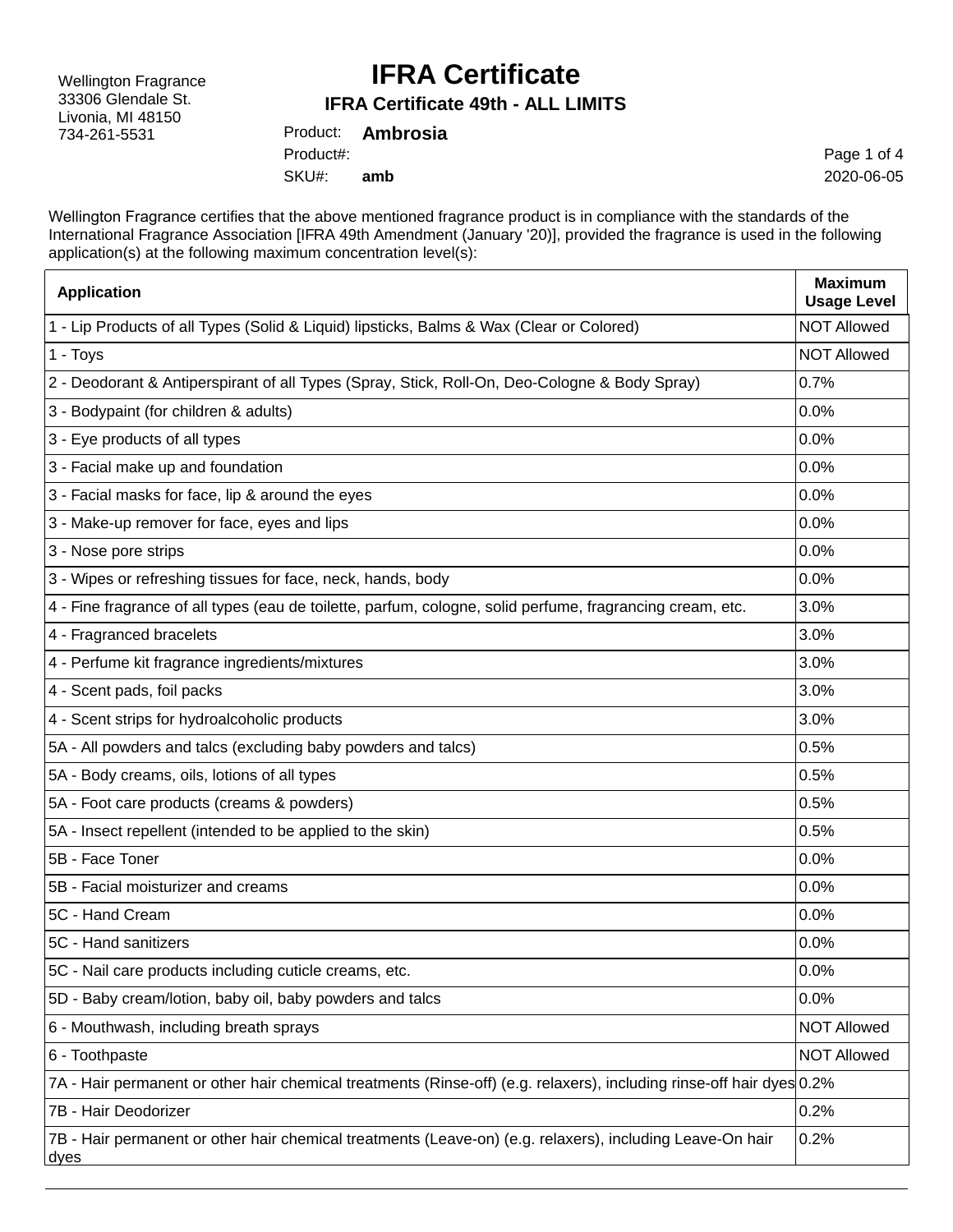## **IFRA Certificate**

### **IFRA Certificate 49th - ALL LIMITS**

Product: **Ambrosia** SKU#: **amb** Product#:

Page 2 of 4 2020-06-05

| <b>Application</b>                                                                                                                             | <b>Maximum</b><br><b>Usage Level</b> |
|------------------------------------------------------------------------------------------------------------------------------------------------|--------------------------------------|
| 7B - Hair sprays of all types (pumps, aerosol sprays, etc.)                                                                                    | 0.2%                                 |
| 7B - Hair styling aids Non-Sprays (mousse, gels, leave in conditioners)                                                                        | 0.2%                                 |
| 7B - Shampoo - Dry (waterless shampoo)                                                                                                         | 0.2%                                 |
| 8 - Baby Wipes                                                                                                                                 | 0.0%                                 |
| 8 - Intimate wipes                                                                                                                             | 0.0%                                 |
| 8 - Tampons                                                                                                                                    | 0.0%                                 |
| 8 - Toilet Paper (wet)                                                                                                                         | 0.0%                                 |
| 9 - All depilatories (including facial) and waxes for mechanical hair removal                                                                  | 0.9%                                 |
| 9 - Baby wash, bath, shampoo                                                                                                                   | 0.9%                                 |
| 9 - Bar Soap                                                                                                                                   | 0.9%                                 |
| 9 - Bath gels, foams, mousses, salts, oils and other products added to bathwater                                                               | 0.9%                                 |
| 9 - Body washes and shower gels of all types                                                                                                   | 0.9%                                 |
| 9 - Cleanser for face, eyes and lips                                                                                                           | 0.9%                                 |
| 9 - Conditioner (rinse-off)                                                                                                                    | 0.9%                                 |
| 9 - Foot care products (feet are placed in a bath for soaking)                                                                                 | 0.9%                                 |
| 9 - Liquid soap                                                                                                                                | 0.9%                                 |
| 9 - Shampoo of all type                                                                                                                        | 0.9%                                 |
| 9 - Shampoos for pets                                                                                                                          | 0.9%                                 |
| 9 - Shaving creams of all types (stick, gels, foams, etc.)                                                                                     | 0.9%                                 |
| 10A - Dry cleaning kits                                                                                                                        | 0.9%                                 |
| 10A - Fabric softeners of all types including fabric softener sheets                                                                           | 0.9%                                 |
| 10A - Floor wax                                                                                                                                | 0.9%                                 |
| 10A - Fragranced oil for lamp ring, reed diffusers, pot-pourri, etc.                                                                           | 0.9%                                 |
| 10A - Hand dishwashing detergent (including concentrates)                                                                                      | 0.9%                                 |
| 10A - Hand wash laundry detergent (including concentrates)                                                                                     | 0.9%                                 |
| 10A - Hard surface cleaners of all types (bathroom and kitchen cleansers, furniture polish, etc.)                                              | 0.9%                                 |
| 10A - Household cleaning products, leather cleaning wipes, stain removers, fabric enhancing sprays,                                            | 0.9%                                 |
| 10A - Household cleaning products, other types including fabric cleaners, soft surface cleaners, carpet<br>cleaners, furniture polishes sprays | 0.9%                                 |
| 10A - Household cleaning products, treatment products for textiles (starch sprays, fabric treated with<br>fragrances after wash, deodorizers)  | 0.9%                                 |
| 10A - Laundry pre-treatment of all types (e.g. paste, sprays, sticks)                                                                          | 0.9%                                 |
| 10A - Machine laundry detergents with skin contact (e.g. liquids, powders) including concentrates                                              | 0.9%                                 |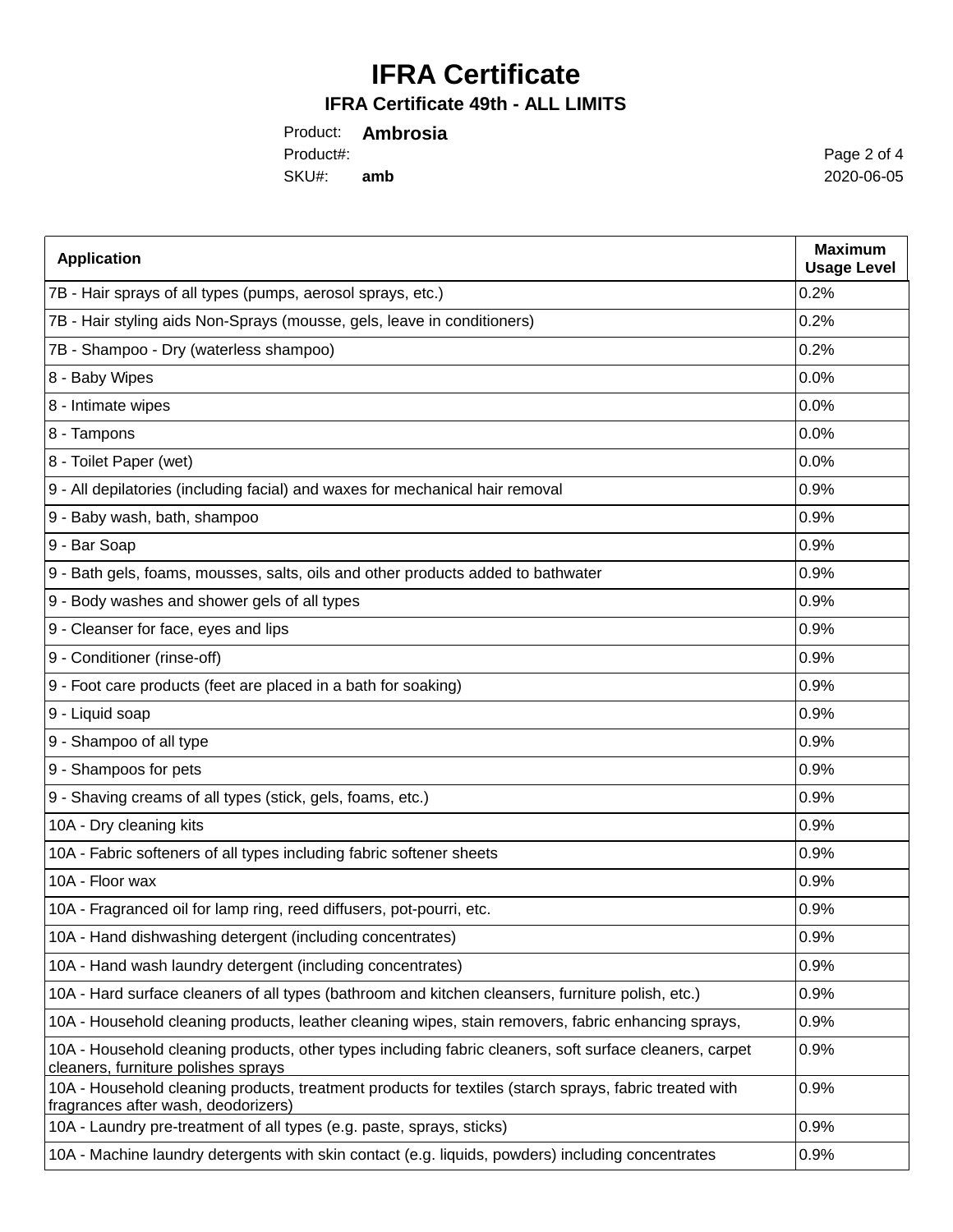# **IFRA Certificate**

#### **IFRA Certificate 49th - ALL LIMITS**

Product: **Ambrosia** SKU#: **amb** Product#:

Page 3 of 4 2020-06-05

| <b>Application</b>                                                                                                                  | <b>Maximum</b><br><b>Usage Level</b> |
|-------------------------------------------------------------------------------------------------------------------------------------|--------------------------------------|
| 10A - Odored distilled water (that can be added to steam irons)                                                                     | 0.9%                                 |
| 10A - Toilet seat wipes                                                                                                             | 0.9%                                 |
| 10B - Aerosol/spray insecticides                                                                                                    | 0.9%                                 |
| 10B - Air freshener sprays, including aerosol and pump                                                                              | 0.9%                                 |
| 10B - Sprays (of all types) applied to animals                                                                                      | 0.9%                                 |
| 11A - Adult incontinence pant, pad                                                                                                  | 0.0%                                 |
| 11A - Diapers (baby & adult)                                                                                                        | 0.0%                                 |
| 11A - Feminine hygiene conventional pads, liners, interlabial pads                                                                  | 0.0%                                 |
| 11A - Toilet paper (dry)                                                                                                            | 0.0%                                 |
| 11B - Facial masks (paper/protective) e.g. surgical masks not used as medical device                                                | 0.0%                                 |
| 11B - facial tissues (dry tissues)                                                                                                  | 0.0%                                 |
| 11B - Fertilizers, Solid (pellet or powder)                                                                                         | 0.0%                                 |
| 11B - Napkins                                                                                                                       | 0.0%                                 |
| 11B - Paper towels                                                                                                                  | 0.0%                                 |
| 11B - Scented socks, gloves                                                                                                         | 0.0%                                 |
| 11B - Tights with moisturizers                                                                                                      | 0.0%                                 |
| 11B - Wheat bags                                                                                                                    | 0.0%                                 |
| 12 - Air delivery systems                                                                                                           | 60.0%                                |
| 12 - Air fresheners and fragrancing of all types (Concentrated Aerosol metered doses, plug-ins, closed<br>systems, solid substrate) | 60.0%                                |
| 12 - Air fresheners and fragrancing of all types (incense, liquid refills (Cartridge), air freshening crystals)                     | 60.0%                                |
| 12 - Air fresheners and fragrancing of all types (membrane delivery, electical, powders, fragrancing sachets)                       | 60.0%                                |
| 12 - Candles of all types (including encased)                                                                                       | 60.0%                                |
| 12 - Cat litter                                                                                                                     | 60.0%                                |
| 12 - Cell phone cases                                                                                                               | 60.0%                                |
| 12 - Deodorizers/maskers not intended for skin contact (e.g. fabric drying machine deodorizers, carpet<br>powders)                  | 60.0%                                |
| 12 - Dishwash detergent and deodorizers - for Machine Wash                                                                          | 60.0%                                |
| 12 - Fuels                                                                                                                          | 60.0%                                |
| 12 - Insecticides (e.g. mosquito coil, paper, electrical, for clothing) excluding aerosols/sprays                                   | 60.0%                                |
| 12 - Joss sticks or incense sticks                                                                                                  | 60.0%                                |
| 12 - Laundry detergents with minimal skin contact (e.g. liquid tabs, pods)                                                          | 60.0%                                |
| 12 - Olfactive Board Games                                                                                                          | 60.0%                                |